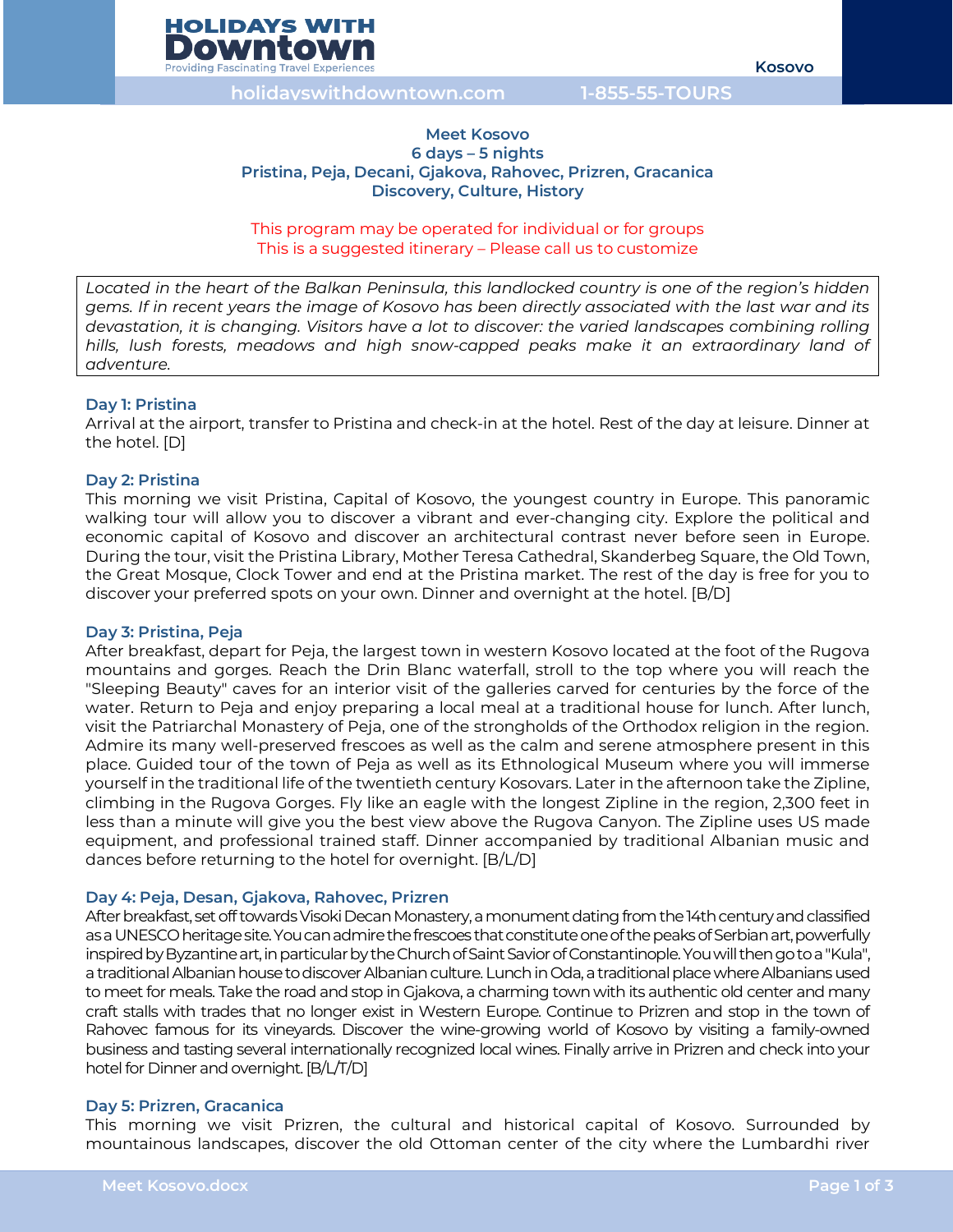# **HOLIDAYS WITH Providing Fascinating Travel Experie**

**Kosovo**

## **holidayswithdowntown.com 1-855-55-TOURS**

passes. Visit a craftsman who practices filigree and learn about this traditional craft, which uses fine gold or silver threads to create patterned objects or jewelry. This art, dating back to ancient Egypt, arrived in Kosovo in the 15th century. After the visit, take the road back to Gračanica, a Serbian village located 10 minutes from Pristina known for its Monastery classified as a UNESCO heritage site. Dinner and overnight in Gračanica. [B/L/D]

## **Day 6: Gracanica, Pristina, USA**

Breakfast at the hotel. Depending on the time of your flight, you may take advantage of possible free time to wander one last time in the city and, maybe get some souvenirs. At the appointed time you'll be

picked-up and driven to the airport to board your flight back home. [B]

[B] = Breakfast | [D] = Dinner | [B/L] = Lunch and Dinner | [B/L/D] = Breakfast Lunch and Dinner | [B/L/T/D] = Breakfast Lunch, Wine Tasting and Dinner

## **Your Tour includes:**

- Round-trip airfare USA-Vienna-Pristina
- Arrival and departure transfers
- 5 nights' accommodation
	- o Pristina 2 nights
	- o Peja 1 night
	- o Prizren 1 night
	- o Gracanica 1 night
- Meals
	- o Breakfast daily
	- o 3 lunches
	- o 5 dinners
	- o 1 wine tasting
- Sightseeing of Pristina
- Drin Blanc waterfall
- "Sleeping Beauty" caves
- Monastery of Peja
- Rugova Canyon Zipline
- Traditional Albanian music & dances
- Visoki Decani Monastery
- Rahovec wine tasting
- Sightseeing of Prizren
- Visit a filigree craft center
- English-speaking driver-guide
- Local English-speaking guides for visits A/C vehicle for the trip
- Entrance fees where required
- All local taxes

## **Tour does not include:**

- Any taxes related to airfares or airports
- Meals not mentioned under inclusions
- Travel Insurance
- Visas
- Tips to guides or drivers
- Expenses of a personal nature
- Any item not mentioned as "Included"

#### **Hotels in your Tour:**

| City               | <b>Hotel Name</b>             | <b>Tripadvisor</b> |
|--------------------|-------------------------------|--------------------|
| <b>First Class</b> |                               |                    |
| Pristina           | Swiss Diamond Hotel Prishtina | 4.5                |
| Peja               | Hotel Dukagjini               | 4.5                |
| Prizren            | Hotel Tiffani                 | 4.5                |
| Gracanica          | <b>Emerald Hotel</b>          | 45                 |

Hotels will be confirmed at time of booking

Istog **M25** Исток **•** Pristina Peja **Tag** Gracanica  $M9-1$ Desan<sup>®</sup> G Гњ Rahovec Gjakova<sup>®</sup> R<sub>6</sub> **R7** Prizren